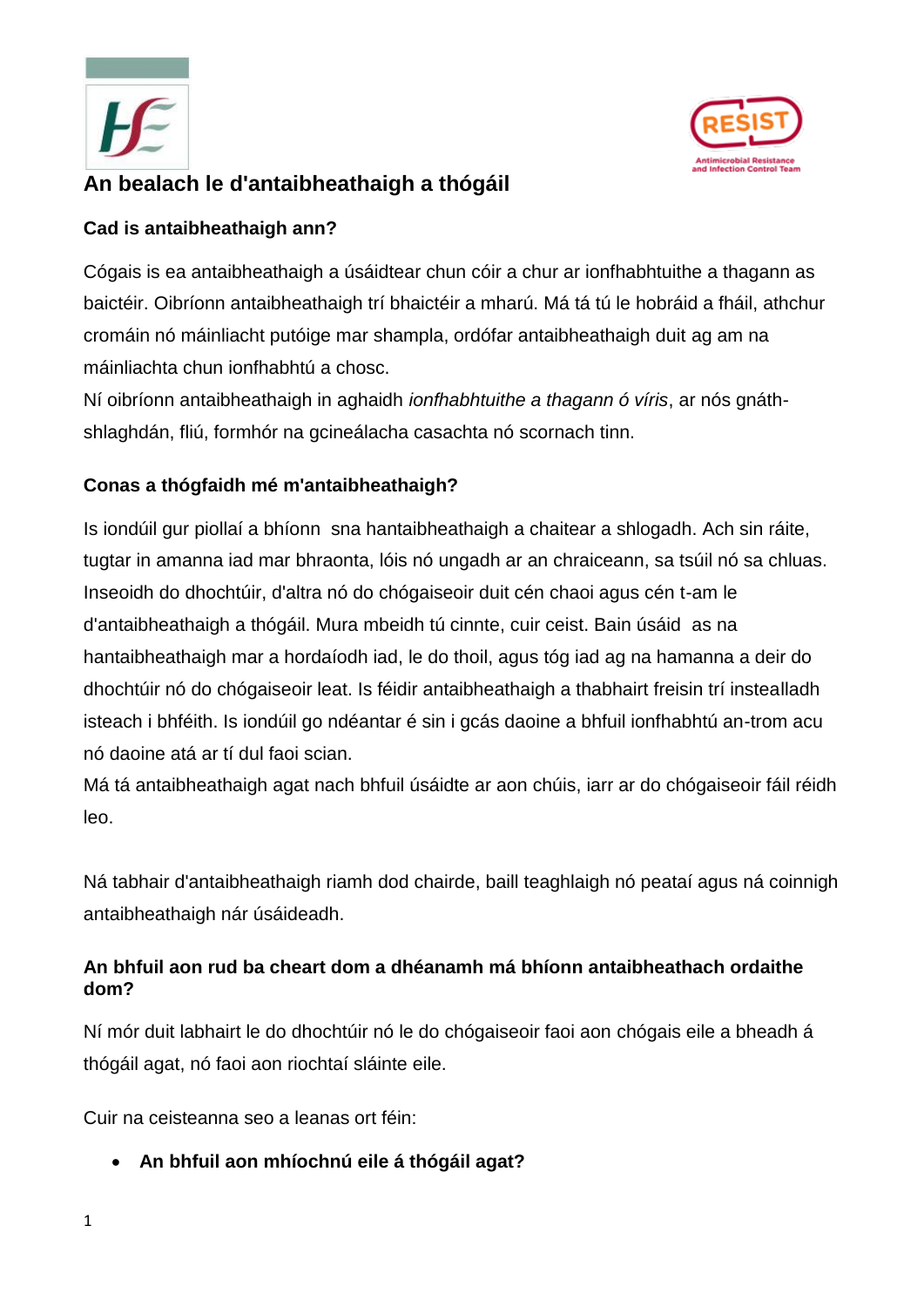



i, Tá sé tábhachtach go n-inseofá dod dhochtúir nó dod chógaiseoir faoi aon chógais eile nó leigheasanna luibhe atá tú a thógáil sula dtosóidh tú ar antaibheathaigh. Tá antaibheathaigh in ann cur isteach ar chógais eile – mar shampla, tanaitheoirí fola ar nós Warfarin, agus cógais ar nós 'staitiní' a úsáidtear chun colaistéaról ard a chóireáil. Lena chois sin tá cógais ann a chuireann isteach ar antaibheathaigh áirithe, forlíonta cailciam mar shampla .

## **An bhfuil tú torrach nó ag tabhairt cothú cíche?**

Tá roinnt antaibheathach ann nach bhfuil oiriúnach má tá tú torrach nó ag tabhairt cothú cíche.

#### **An bhfuil fadhbanna agat leis an ae nó leis na duáin?**

Tá cuid de na hantaibheathaigh nach n-oibríonn, nó go bhféadfadh gá a bheith le dáileog dhifriúil díobh, má tá fadhbanna agat leis an ae nó leis na duáin.

#### **An bhfuil aon ailléirgí agat?**

Ní bhaintear úsáid as antaibheathaigh áirithe má bhíonn baol ann go bhfuil ailléirge ort ina leith.

**An raibh ionfhabhtú putóige C diff (***Clostridium difficile***) san am atá caite?**

Is féidir le hantaibheathaigh an t-ionfhabhtú C diff a thabhairt ar ais.

#### **Má bhíonn ceisteanna agat nó amhras ort, labhair i gcónaí le do dhochtúir nó do chógaiseoir.**

#### **An mbíonn seachthorthaí díobhálacha ar antaibheathaigh?**

Is iad na seachthorthaí is coitianta a bhíonn ar antaibheathaigh ná buinneach, pian boilg, tinneas boilg agus cur amach. D'fhéadfadh cuid de na hantaibheathaigh do chraiceann a dhéanamh níos goilliúnaí don ghrian. Má dhéanann an t-antaibheathach tinn tú, labhair le do dhochtúir, do chógaiseoir nó d'altra.

Tá daoine ann a fhaigheann truis (caindide) sa bhéal nó ina bhfaighin. Ionfhabhtú fungasach is ea truis a dtugtar ionfhabhtú giosta air amanna. Tarlaíonn sé sin mar gur féidir le hantaibheathaigh baictéir 'mhaithe' atá i do chorp a mharú. Cuidíonn baictéir mhaithe chun stop a chur le fás an fhungais. Labhair le do dhochtúir, do chógaiseoir nó d'altra má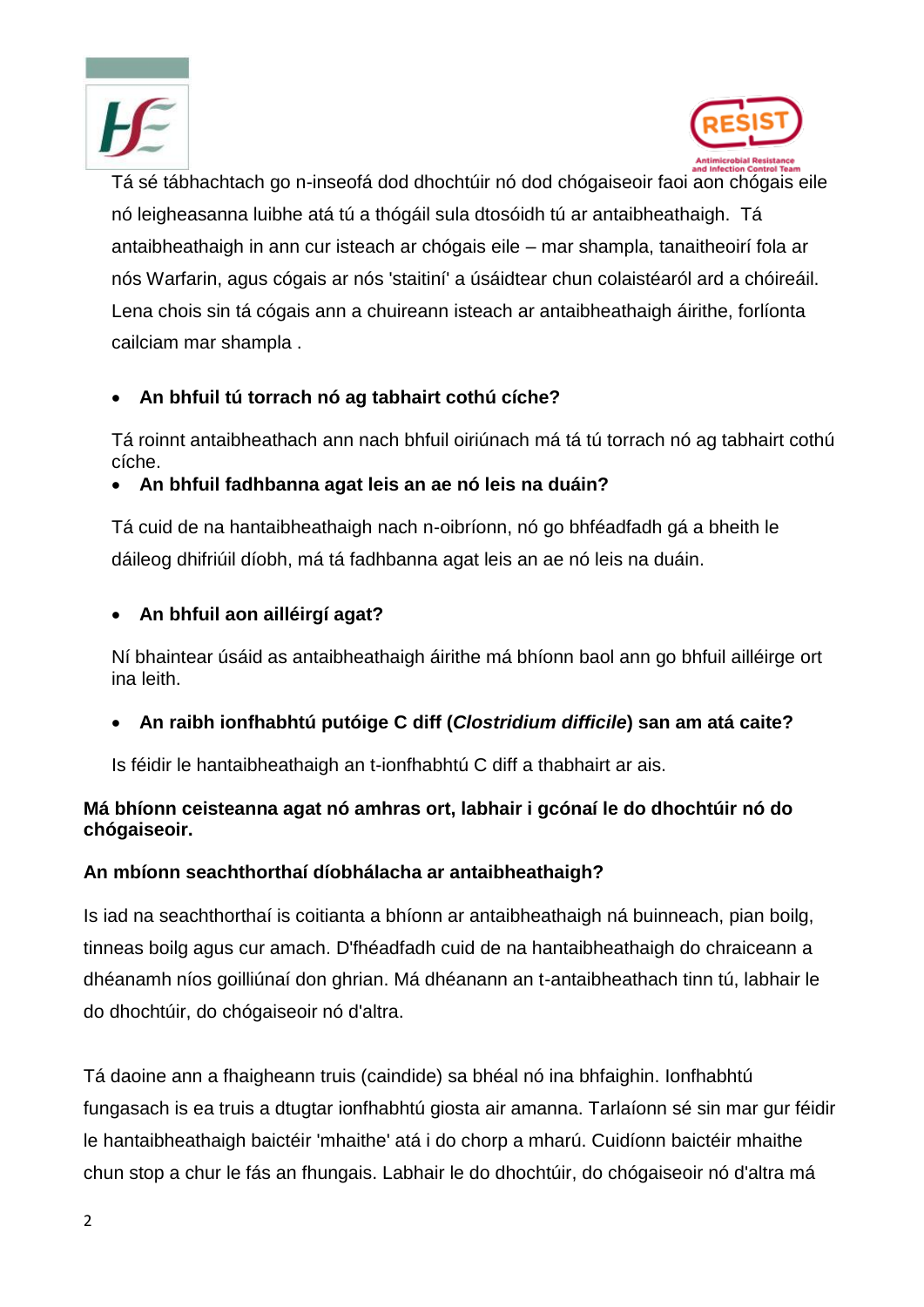



fhaigheann do bhéal nó d'fhaighinn tinn nó má thagann cóta bán air agus tú ar antaibheathaigh.

D'fhéadfadh antaibheathaigh rófhás den bhaictéar C diff (*Clostridium difficile*) a chothú i do phutóg. Is féidir leis sin droch-bhuinneach uisciúil a chur ort le pian agus crampaí boilg. Tá sé in ann tarlú má bhíonn tú ag tógáil antaibheathach agus fiú suas go dtí roinnt míonna tar éis duit d'antaibheathaigh a chríochnú. Má thagann buinneach ort atá an-trom nó a mhaireann níos mó ná lá nó dhó agus tú ag tógáil antaibheathach, déan teagmháil le do dhochtúir.

Má tá ailléirge ort i leith antaibheathach, peinicillin mar shampla, d'fhéadfá gríos agus tochas a fháil nó, i gcásanna an-tromchúiseacha, d'fhéadfá deacrachtaí anála a fháil. Má fhaigheann tú deacracht anála go tobann tar éis antaibheathach a thógáil, ba chóir duit labhairt le dochtúir nó le haltra láithreach. Mura bhfuil tú san ospidéal nuair a tharlaíonn sé sin, cuir fios ar otharcharr láithreach.

#### **Cad is brí le frithsheasmhacht in aghaidh antaibheathach agus conas ar féidir liom cuidiú chun é a chosc?**

Frithsheasmhacht in aghaidh antaibheathach is ea nuair a thagann athrú ar bhaictéir ar bhealach éigin agus nach maraíonn an t-antaibheathach iad. Is féidir le baictéir athrú go han-tapa, agus má fhaigheann siad frithsheasmhach in aghaidh antaibheathach, ní bheidh feidhm níos mó leis an antaibheathach a bhíodh á marú roimhe sin. Is minic go dtugtar 'tarbhfhrídí' ar na baictéir sin. Áirithe sna samplaí de tharbhfhrídí tá MRSA agus CPE.

Chun cuidiú le cosc a chur le frithsheasmhacht in aghaidh antaibheathach, na tóg antaibheathaigh ach amháin nuair a bheidh gá agat leo. Má thógann tú antaibheathaigh agus gan gá agat leo, b'fhéidir nach n-oibreodh siad chomh maith céanna nuair a bheidh gá agat leo.

Tá a lán baictéar ann cheana féin atá i bhfad níos deacra a mharú le hantaibheathaigh ná mar a bhíodh cúpla bliain ó shin. Má leanann na baictéir orthu ag 'cloí' na n-antaibheathach, b'fhéidir go rithfimis amach as bealaí chun na baictéir sin a mharú.